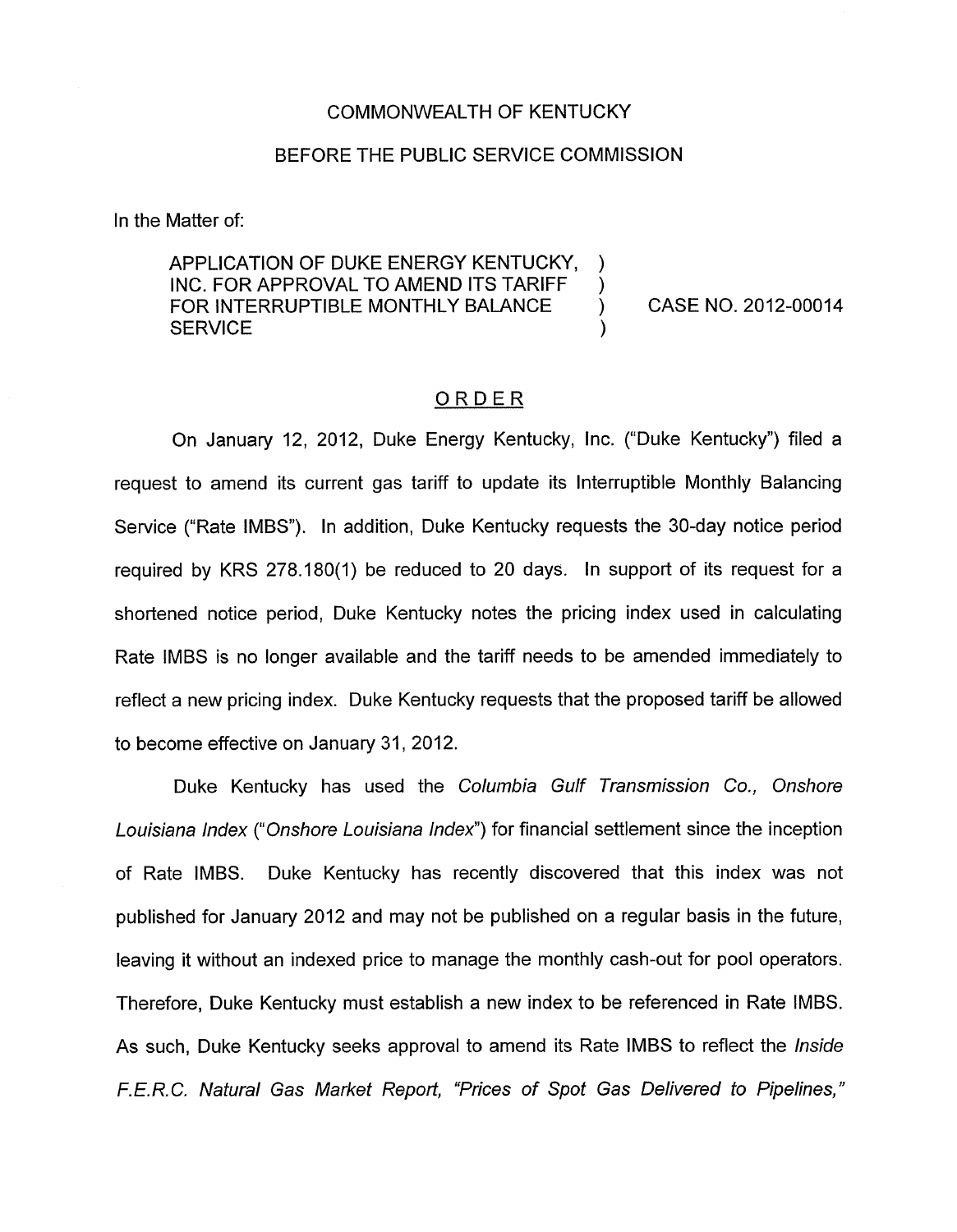*Columbia Gulf Transmission Co., Mainline Index* as the new indexed price. Duke Kentucky states that the proposed index is an industry-recognized and published index price that is transacted upon in the natural gas market and is the closest point both in geographic proximity and in historic pricing to that of the *Onshore Louisiana Index.*  Duke Kentucky also submits that good cause exists to shorten the notice period pursuant to KRS 278.180(1) to 20 days so that it can begin cashing out the monthly over- or under-deliveries immediately and before another month passes without a usable pricing index reflected in the Rate IMBS.

Having reviewed Duke Kentucky's submission and being otherwise sufficiently advised, the Commission finds good cause exists to grant the request to reduce the required notice period to 20 days to permit the tariff to become effective February 1, 2012. Duke Kentucky's request to amend its current gas tariff to update its IMBS will be processed as a normal tariff filing.

IT IS THEREFORE ORDERED that Duke Kentucky's request to reduce the notice period from 30 to 20 days for the change to the Rate IMBS index is granted.

> $\mathfrak{g}$ ENTERED **JAN 26 2012 KENTUCKY PUBLIC ERVICE COMMISSION**

ATTEST:

Theenwelfor **Executive Director** 

Case No. 2012-00014

By the Commission